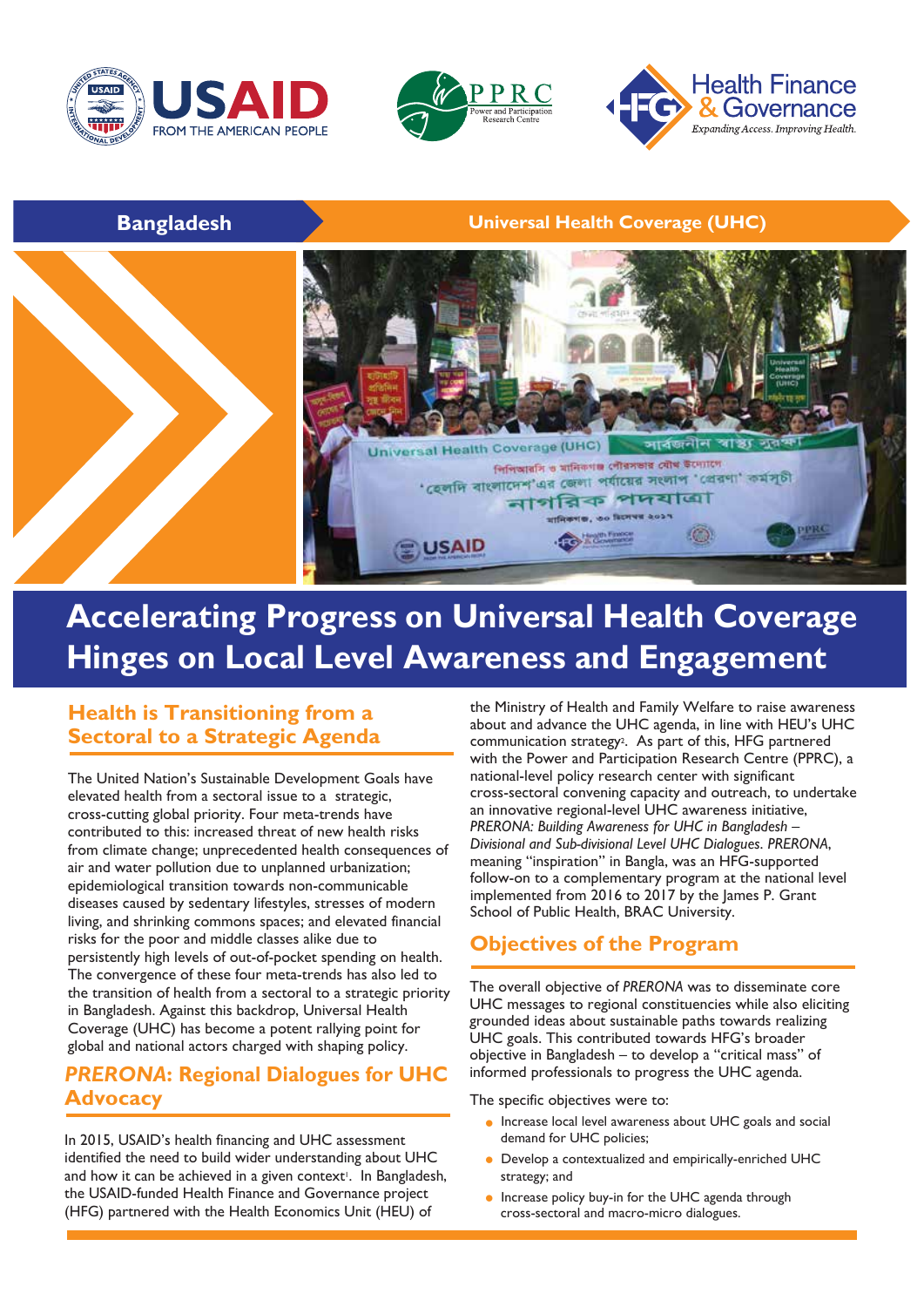## **Program Approach**

*PRERONA* consisted of a series of activities implemented between July 2017 and May 2018 in 10 districts and in the capital, Dhaka.

These included:

- **•** Multi-stakeholder district dialogues and civic walks;
- **•** Post-dialogue TV talk shows; and
- **•** A national event to engage selected district dialogue participants as "UHC Champions".

The program team also conducted reality check visits to schools and health facilities in several districts.

## **Bangladesh Universal Health Coverage (UHC)**

## **Accomplishments**

Program accomplishments from June 2017 to May 2018 included the following:

- **•** Over 2,850 stakeholders participated in the 11 regional multi-stakeholder dialogues, including mayors, councilors, civil surgeons, administrative officials, health professionals (doctors and nurses), civil society representatives, youth representatives, and media persons.
- **•** Over 75 experts and resource persons from over 60 organizations contributed to the 11 regional level dialogues, four TV talk shows, and the national event, "Progressing on UHC – Awareness for Action: Knowledge Exchange, Capacity Building, and Policy Dialogue on Universal Health Coverage" .

"I really appreciate this type of dialogue with the different stakeholders, who can work towards building a healthy society. This "breaking the silence" program will motivate us to work for a healthy society." - Taskin Ahmed Chisti, Mayor, Satkhira Municipality

| <b>Activity</b> |                                                                                              | Event<br>date       | Number of<br>participants in civic<br>walk |                |                | Number of<br>participants in multi-<br>stakeholder dialogue |                          |                | Number of resource<br>personsii |                |                |
|-----------------|----------------------------------------------------------------------------------------------|---------------------|--------------------------------------------|----------------|----------------|-------------------------------------------------------------|--------------------------|----------------|---------------------------------|----------------|----------------|
|                 |                                                                                              |                     | <b>Total</b>                               | Female         | Male           | <b>Total</b>                                                | Female                   | Male           | Total                           | Female         | Male           |
| $\mathbf{1}$    | Regional dialogue on<br>UHC at Bera, Pabna                                                   | 22 July 2017        | 137                                        | $\mathbf{2}$   | 135            | 341                                                         | 46                       | 295            | 6                               | $\mathbf{1}$   | 5              |
| $\overline{2}$  | Regional dialogue on<br>UHC at Jhenaidah                                                     | 13 Aug 2017         | 237                                        | 56             | 181            | 263                                                         | 77                       | 186            | 11                              | $\mathbf{1}$   | 10             |
| $\overline{3}$  | Regional dialogue on<br>UHC at Nilphamari                                                    | 15 Nov 2017         | 213                                        | 114            | 99             | 355                                                         | 95                       | 260            | 4                               | $\Omega$       | $\overline{4}$ |
| $\overline{4}$  | Regional dialogue on<br>UHC at Satkhira                                                      | 28 Nov 2017         | 180                                        | 124            | 56             | 195                                                         | 100                      | 95             | 6                               | 2              | $\overline{4}$ |
| 5               | Regional dialogue on<br>UHC at Sylhet                                                        | 9 Dec 2017          | 218                                        | 152            | 66             | 167                                                         | 113                      | 54             | 6                               | $\mathbf{1}$   | 5              |
| 6               | Regional dialogue on<br>UHC at Rangamati                                                     | 24 Dec 2017         | 178                                        | 102            | 76             | 274                                                         | 76                       | 198            | 8                               | $\mathbf{1}$   | 7              |
| 7               | Regional dialogue on<br>UHC at Manikganj                                                     | 30 Dec 2017         | 213                                        | 107            | 106            | 281                                                         | 105                      | 176            | 12                              | 2              | 10             |
| 8               | Regioanl dialogue on<br>UHC at Noakhali                                                      | 8 April 2018        | 220                                        | 90             | 130            | 177                                                         | 57                       | 120            | 12                              | $\overline{2}$ | 10             |
| $\overline{Q}$  | Regional dialogue on<br>UHC at Patuakhali                                                    | 16 April 2018       | 239                                        | 137            | 102            | 227                                                         | 137                      | 90             | 7                               | $\Omega$       | $\overline{7}$ |
| 10              | Regional dialogue on<br>UHC at Dhaka City                                                    | 26 April 2018       | $\overline{\phantom{a}}$                   | $\overline{a}$ | $\overline{a}$ | 206                                                         | 191                      | 15             | 13                              | 3              | 10             |
| 11              | Regional dialogue on<br>UHC at Dhamrai, Dhaka                                                | 6 May 2018          | 216                                        | 168            | 48             | 145                                                         | 42                       | 103            | 7                               | $\Omega$       | $\overline{7}$ |
| $\mathbf{1}$    | National event of<br>knowledge exchange,<br>capacity building, and<br>policy dialogue on UHC | 21-22 April<br>2018 | --                                         |                | --             | 266                                                         | 171                      | 95             | 20                              | 8              | 12             |
| $\mathbf{1}$    | 1 <sup>st</sup> TV talk show                                                                 | 21 Aug 2017         | 44                                         | --             | $-$            | $\overline{\phantom{a}}$                                    | --                       | $-$            | 6                               | $\mathbf{1}$   | 5              |
| $\overline{2}$  | 2 <sup>nd</sup> TV talk show                                                                 | 23 Nov 2017         | $\overline{\phantom{a}}$                   | $-$            | $-$            | $\overline{\phantom{a}}$                                    | $-$                      | $-$            | $\overline{4}$                  | $\overline{0}$ | $\overline{4}$ |
| 3               | 3 <sup>rd</sup> TV talk show                                                                 | 18 Dec 2017         | $\overline{a}$                             | $-$            | $-$            | $\sim$ $\sim$                                               | $-$                      | $\overline{a}$ | 5                               | $\mathbf{1}$   | $\overline{4}$ |
| $\overline{4}$  | 4 <sup>th</sup> TV talk show                                                                 | 29 Dec 2017         | $\overline{\phantom{a}}$                   | --             | --             | $\overline{\phantom{a}}$                                    | $\overline{\phantom{a}}$ | --             | 5                               | $\mathbf{1}$   | $\overline{4}$ |
|                 | Total                                                                                        |                     | 2051                                       | 1052           | 999            | 2897                                                        | 1210                     | 1687           | 141 <sup>i</sup>                | 27             | 114            |

#### **Table 1 : Summary of PRERONA Activities on Raising Awareness about UHC in Bangladesh**

i 77 unique experts/resource persons (14 female, 63 male) from over 60 organizations contributed to the dialogues and TV talk shows. iiChannel i's Tritiyo Matra, a popular TV talk show moderator, Zillur Rahman, is not included in the number of experts.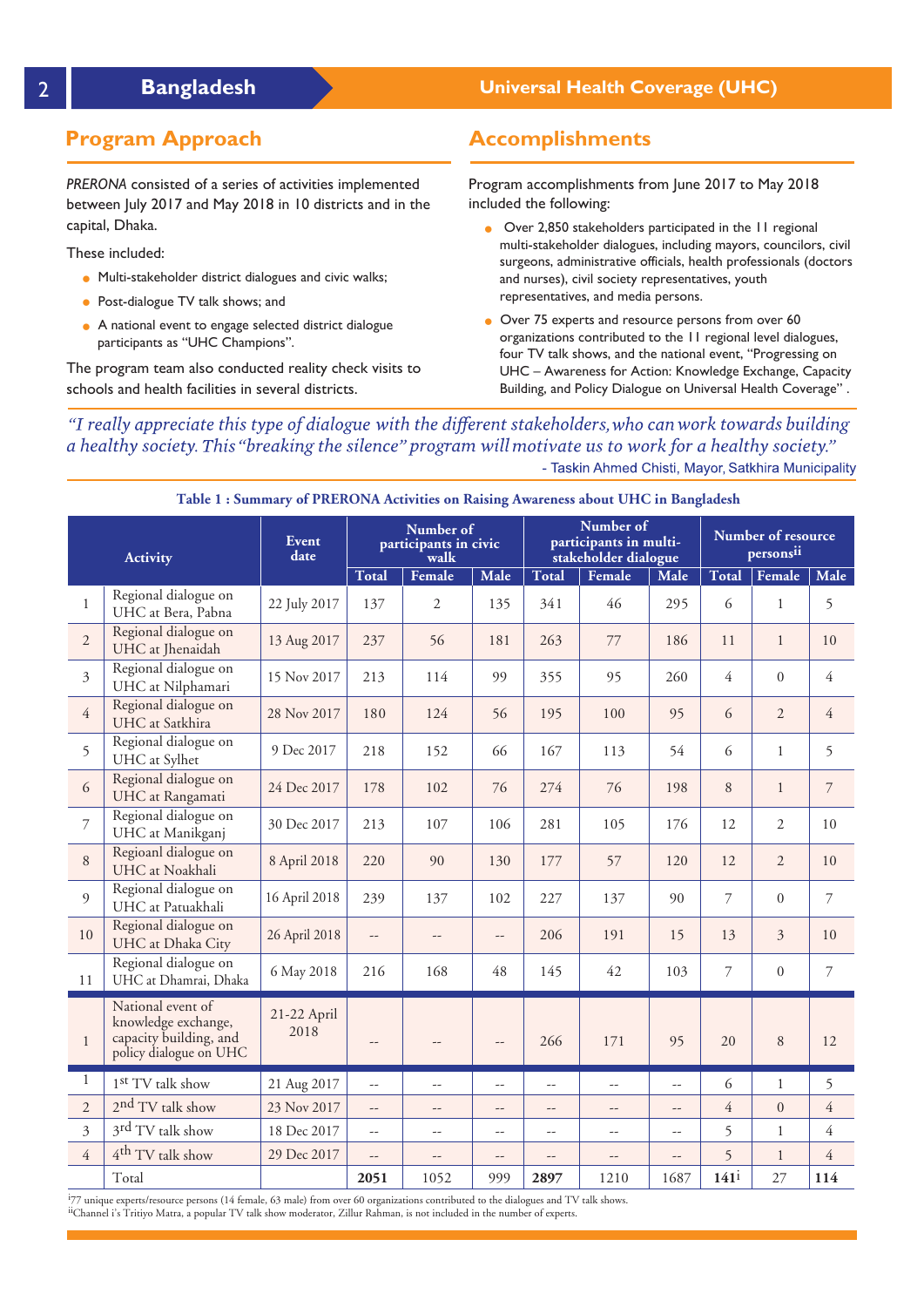### **Bangladesh Manual Lines Coverage (UHC)** 3 and 2 and 2 billion Universal Health Coverage (UHC)

**•** A leading English-language daily newspaper published an opinion piece about UHC Day 2017 titled, Middle Income Bangladesh has to be Healthy Bangladesh, authored by Dr. Hossain Zillur Rahman:

*http://www.thedailystar.net/opinion/society/middle-income -bangladesh-has-be-healthy-bangladesh-1504012*

- **•** The national event was held on April 21-22, 2018 in Dhaka to build the capacity of multi-sectoral Healthy Bangladesh and UHC Champions – eight district teams prepared district action plans and committed to their implementation.
- **•** Over 85 district level journalists were engaged on UHC at the dialogues, and over 85 news articles/reports were published in more than 75 local and national newspapers, including coverage after the national event.

## **External Media Coverage**

Published news articles (as mentioned above), one from each district, include the following:

- **•** "Two-day awareness program started at Bera" *Daily Prothom Alo* (22 July 2017).
- **•** "Healthy Bangladesh's district dialogue held in Jhenaidah" *Daily Dakshin Bangla* (16 August 2017).
- **•** "No alternative to building awareness to realize UHC" *Daily Dainik Sylhet* (10 December 2017).
- **•** "Citizen dialogue held to build healthy Bangladesh under Prerona program" – *Daily Koborpatro* (16 November 2017).
- **•** "Citizen dialogue and civic walk held at Satkhira" *Satkhira News* (29 November 2017).
- **•** "Civic walk and dialogue held at Sylhet" *Daily Jugantor* (10 December 2017).
- **•** "Dialogue on health held at Rangamati" *Daily Purbadesh* (25 December 2017).
- **•** "Public awareness dialogue held at Manikganj" *Manikganjer Kagoj* (4 January 2018).
- **•** "Citizen dialogue on Universal Health Coverage by Healthy Bangladesh" – *Daily Amar Sangbad*, Patuakhali (16 April 2018).
- **•** "Experts for community participation to achieve universal health coverage" – *The Independent* (22 April 2018): *http://www.theindependentbd.com/printversion/ details/146798*
- **•** "Citizen dialogue on health coverage held at Dhamrai" *Daily Samakal* (7 May 2018).

"Building awareness on UHC requires us to talk to new partners and new audiences. We also need to go beyond the capital city to the regions and districts. PRERONA has been very innovative in this regard, and I have personally widened my horizon on these issues."

> - Professor Dr. Tahmina Banu, Director, Chittagong Research Institute of Child Surgery

## **Lessons Learned**

#### **Contextualizing the UHC Challenge**

The *PRERONA* regional dialogues highlighted some key contextual specificities. For example, an important phenomenon highlighted during the dialogue in Jhenaidah in south-western Bangladesh was the monopoly on doctor time by medical representatives promoting pharma interests. This impacts on both access and affordability, reducing the availability of doctor-patient time. By imposing a ban on medical representative visits during official hospital hours, the Jhenaidah hospital authority with support of the mayor identified an important reform idea, which holds promise for national replication.



*Figure 1: Multi-stakeholder dialogue at Jhenaidah*

#### **Catalyzing New Stakeholders for the UHC Agenda**

One of the most promising achievements of *PRERONA* was identifying the need to catalyze urban local governments to fulfill multiple roles, including building momentum for the UHC agenda.

#### **Mobilizing Schools for the Prevention Agenda**

An important by-product of *PRERONA* was the mobilization of schools – secondary and higher secondary – to increase UHC awareness, especially about prevention issues.

The project team found that many girls avoided school during menstruation due to the absence of girl-friendly toilets. Risks of urinary tract infections were widespread for the same reason. Mayors from Satkhira and Jhenaidah have already acted on this urgent need. In addition, the team identified two game-changing agenda items for both boys and girls in relation to schools – the



need for increased health and hygiene awareness, and early screening for certain conditions, such as anaemia, eye problems, and dental issues.